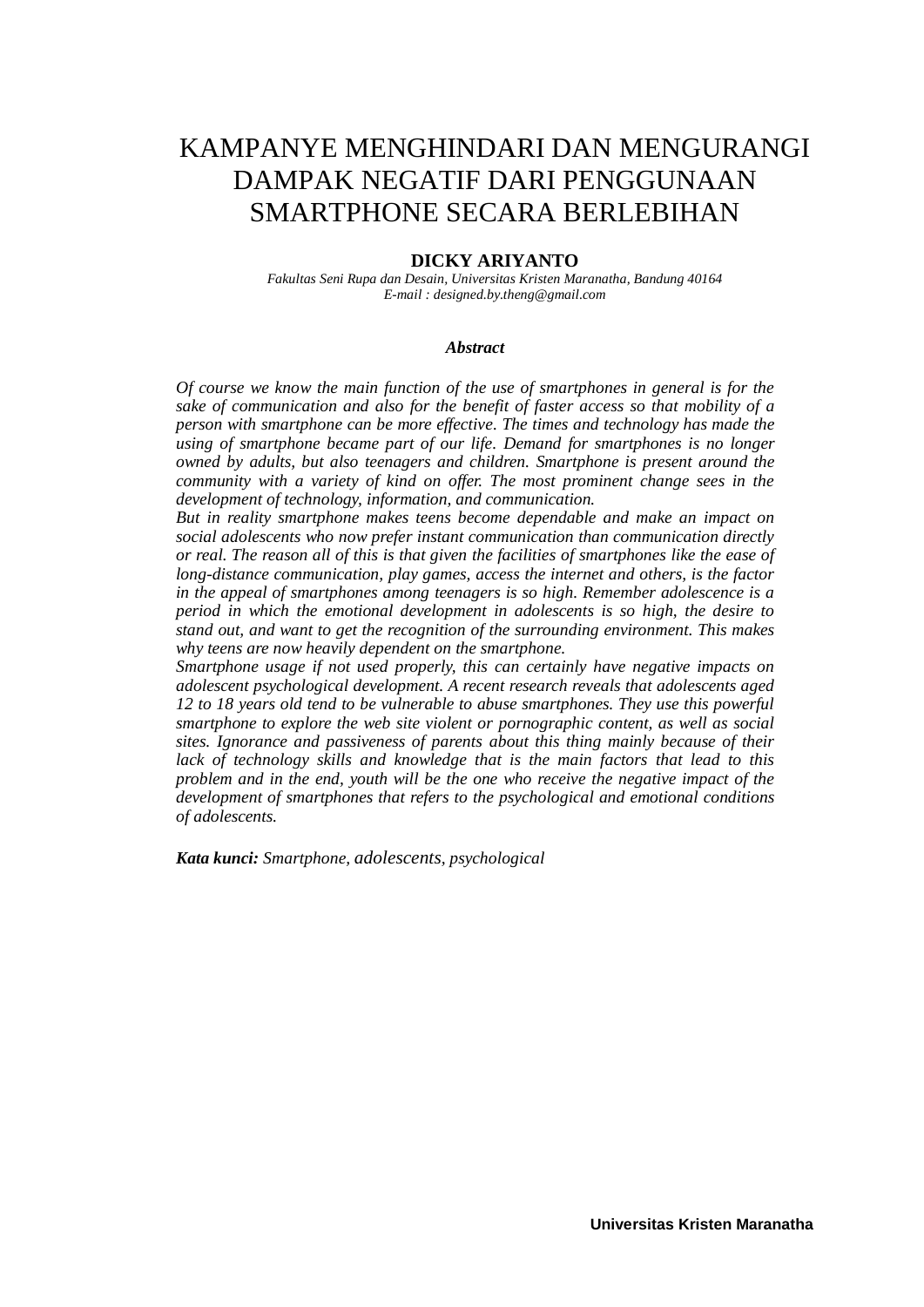## **DAFTAR ISI**

#### **BAB I PENDAHULUAN**

#### **BAB II LANDASAN TEORI**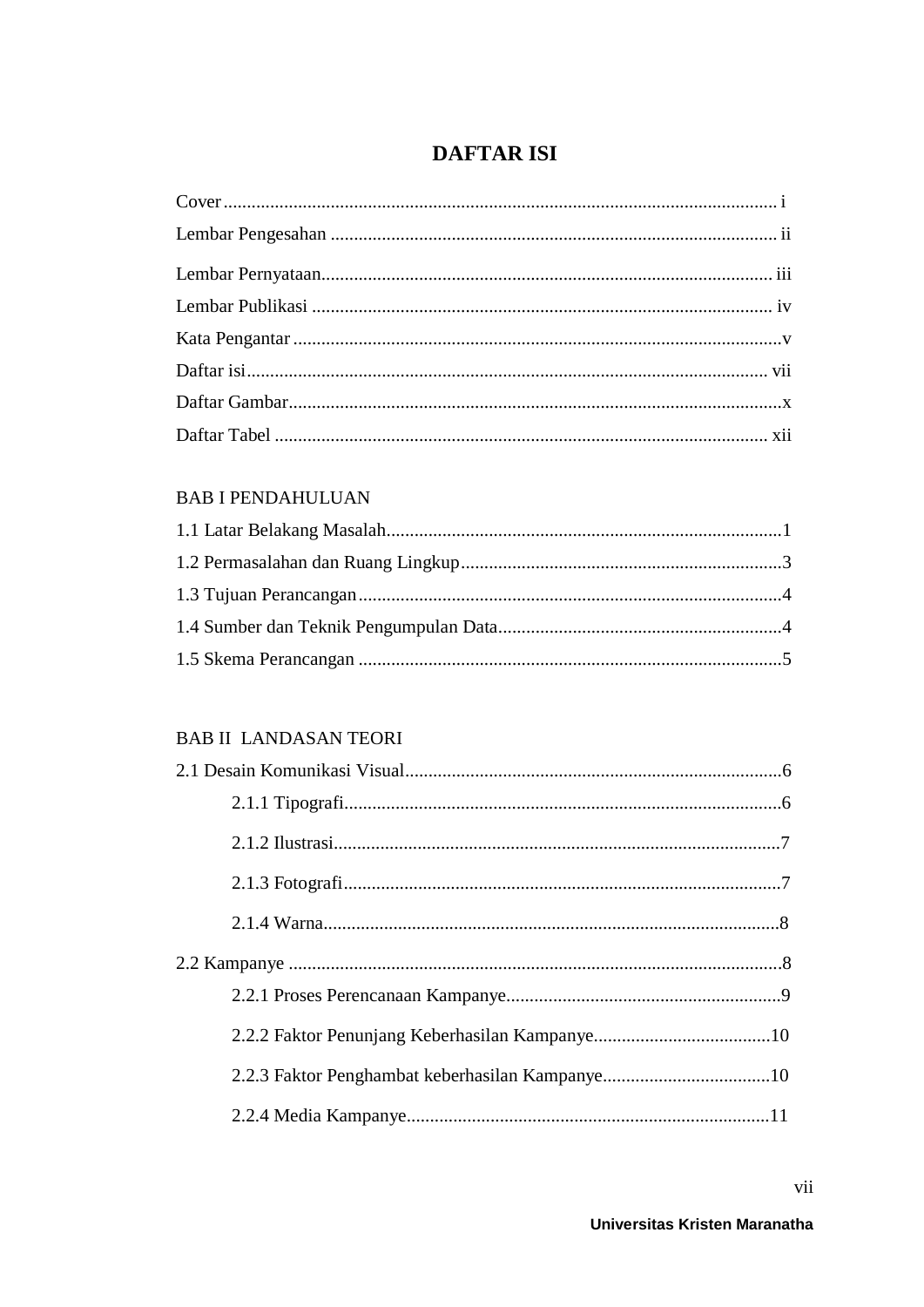### **BAB III DATA DAN ANALISIS MASALAH**

| 3.1.2 Dampak dan Penggunaan smartphone secara berlebihan24 |  |
|------------------------------------------------------------|--|
|                                                            |  |
| 3.1.4 Struktur Organisasi Dinas Pendidikan Kota Bandung37  |  |
|                                                            |  |
|                                                            |  |
|                                                            |  |
|                                                            |  |
|                                                            |  |
|                                                            |  |
|                                                            |  |

#### **BAB IV PEMECAHAN MASALAH**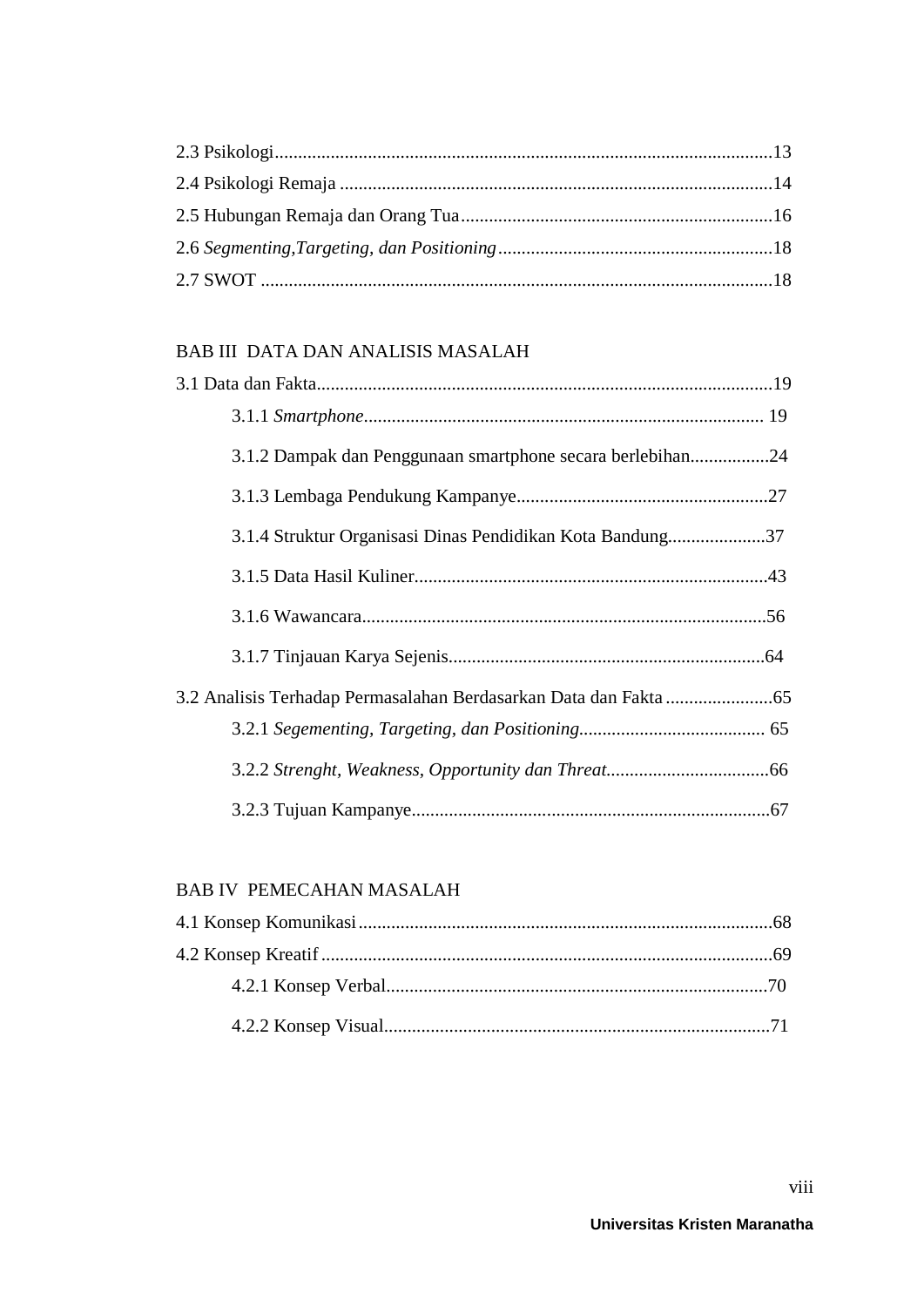### **BAB V PENUTUP**

### **DAFTAR PUSTAKA**

### **LAMPIRAN**

#### **DATA PENULIS**

### **UCAPAN TERIMA KASIH**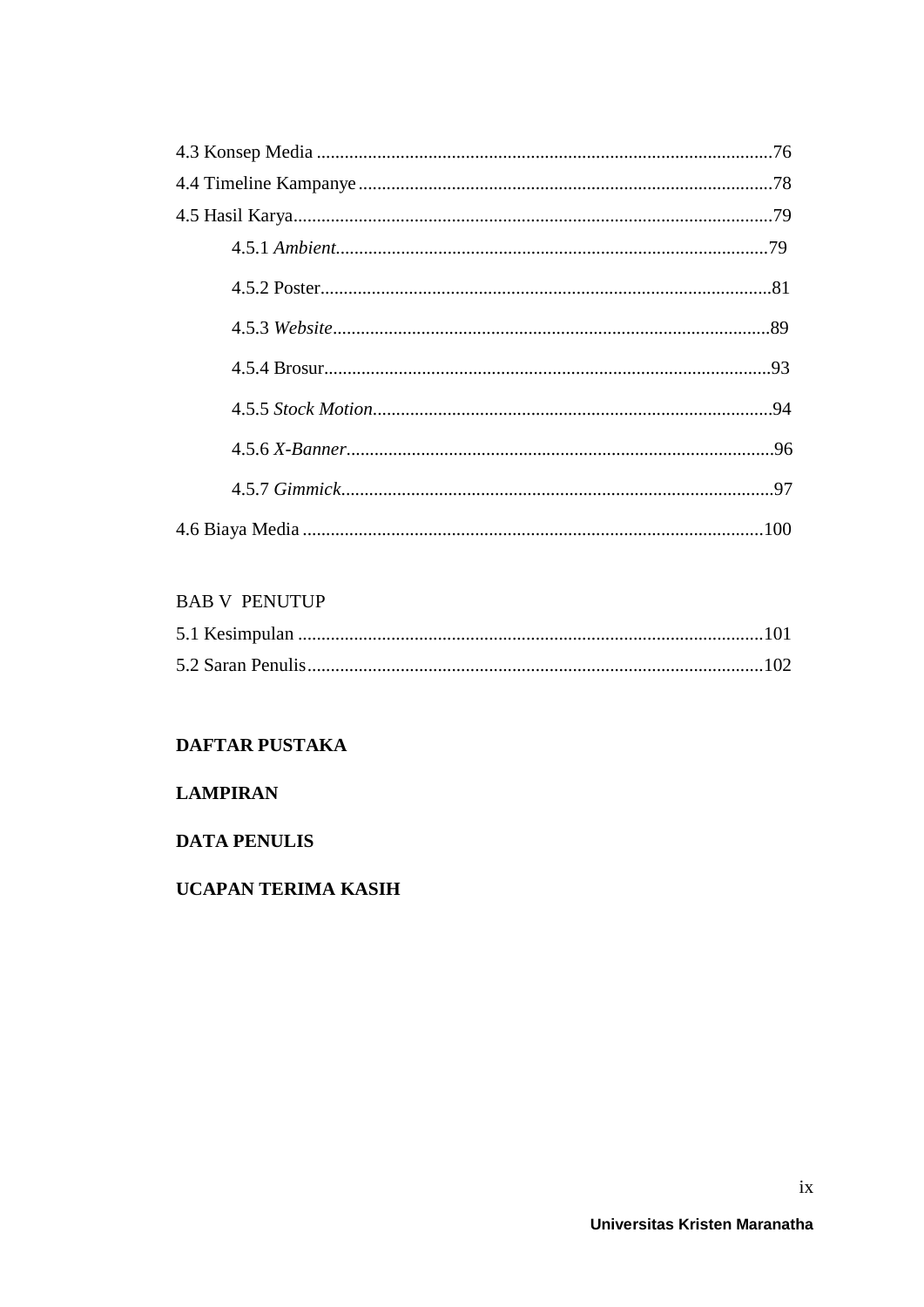### **DAFTAR GAMBAR**

| Gambar 3.1 Gambaran Aktivitas Pengguna Smartphone Setiap Hari 24 |  |
|------------------------------------------------------------------|--|
|                                                                  |  |
| Gambar 3.3 Struktur Organisasi Dinas Pendidikan Kota Bandung 37  |  |
|                                                                  |  |
|                                                                  |  |
|                                                                  |  |
|                                                                  |  |
|                                                                  |  |
|                                                                  |  |
|                                                                  |  |
|                                                                  |  |
|                                                                  |  |
|                                                                  |  |
|                                                                  |  |
|                                                                  |  |
|                                                                  |  |
|                                                                  |  |
|                                                                  |  |
|                                                                  |  |
|                                                                  |  |
|                                                                  |  |
|                                                                  |  |
|                                                                  |  |
|                                                                  |  |
|                                                                  |  |
|                                                                  |  |
|                                                                  |  |